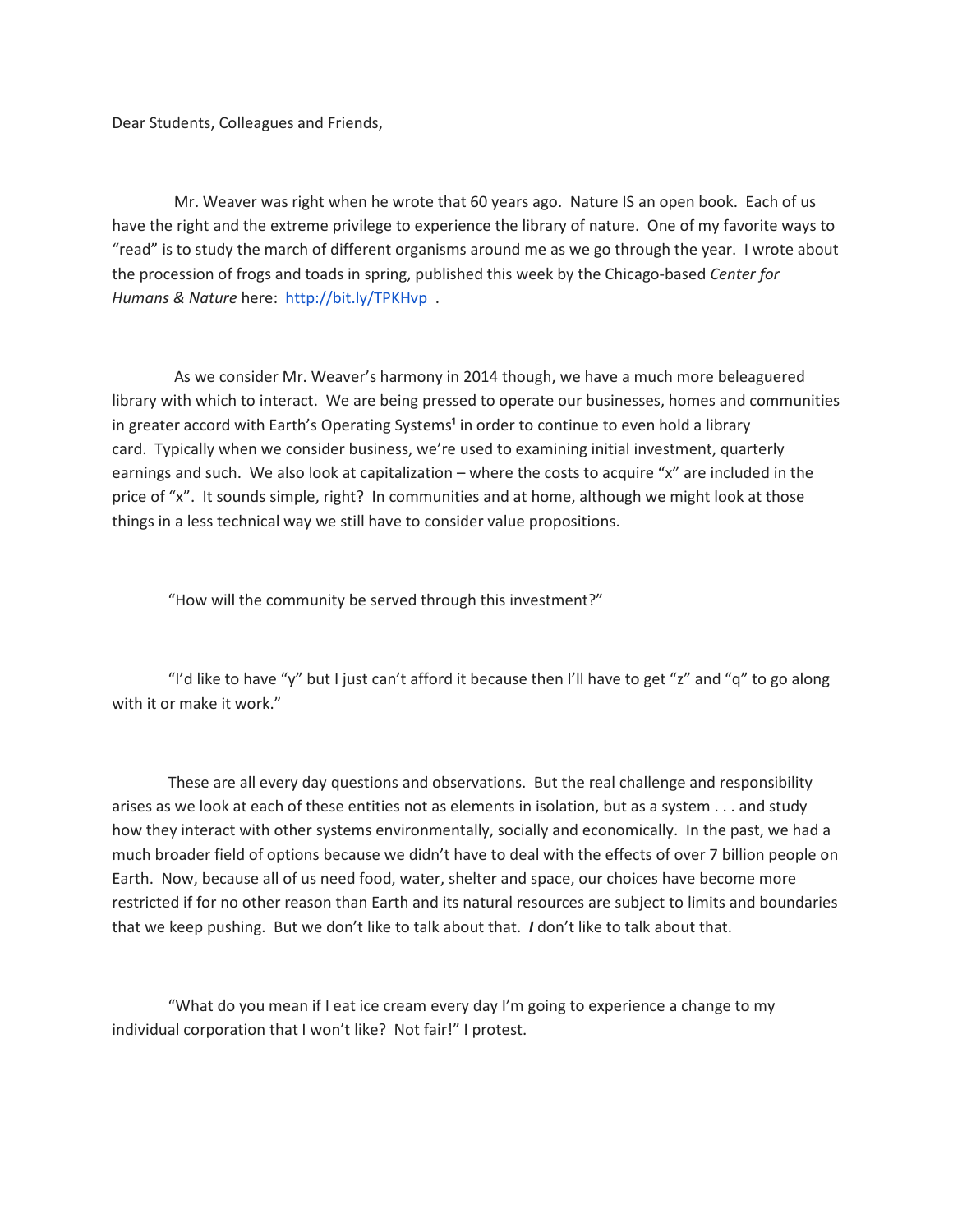We all chuckle at my ridiculousness and yet we all participate in a cavalcade of similar actions. Really, when you get right down to it, how would my unrealistic pout about the negative consequences from too many jamoca shakes be much different than a community being "surprised" that overreliance on pipes and concrete to handle stormwater would result in a larger number of work orders to fix those pipes and concrete? And how could a business complain about higher operation costs at a plant if they insist on using high pressure washing systems for all their cleaning and don't attend to leaks as a part of regular operating procedures.

And yet, we all do these things.

 So, what am I suggesting? I'm really just asking a question. What if we looked at nature as more than just something to look at, listen to or experience in some other "fun" way? What if we really looked at how nature handles and utilizes limits and boundaries, cyclic processes, dynamic nonequilibrium and the elements of sunlight, water and gravity<sup>2</sup> that are unique to our planet? What would happen if we operated within those boundaries or in accord with them? I'd be ten pounds lighter for one thing.

 Companies could save water and money on soap if they painted walls needing regular cleaning with Lotusan, a paint that mimics the structure of a lotus leaf shedding dirt more easily than its counterparts.

 We could enrich our neighborhoods by investing, not just in the heart of them, but at the edges like fungi. Brightworks discovered this when working with Mexico City-based architectural firm Taller de Operaciones Ambientales who employee biologists to build more vibrant and sustainable communities.

 You could save a long walk for cooking and drinking water at your home in Chile, Peru, Guatemala or a number of places in Asia simply by asking how a small African desert beetle gets water for itself like the folks at FogQuest did.

 "But what about the cost?" we ask. As we look at charts illustrating our impact on the environment or lack of clean water for an increasing number of the world's people, declining supplies of petroleum and increasing supplies of intense storm events I have to reflect that question back to the questioner. Yes, what about the cost? Our definition of capitalization – where the costs to acquire "x"